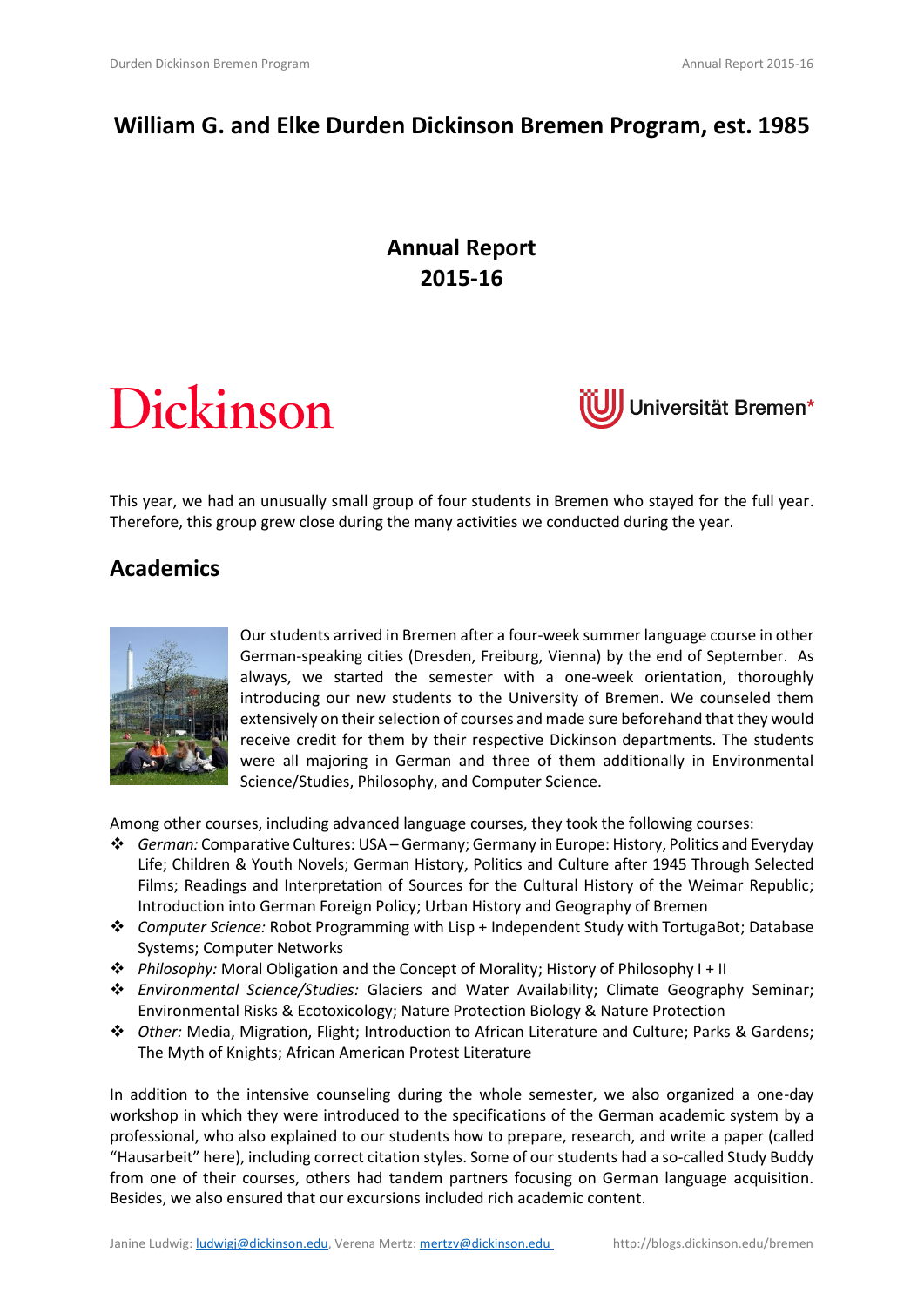### **Excursions**

 *Berlin, one week:* In the year of the 25th anniversary of the German reunification, our excursion was centered around the once divided Germany, GDR history, culture, literature, and the process of reunification. We met with politicians such as the last Premier, t.i. Chairman of the Council of Ministers, of the German Democratic Republic (DDR), Hans Modrow, and Gregor Gysi, long-time chairman of the party 'Die Linke'. We visited the Stasi archives and basements, including Erich Mielke's office, and its gruesome prison Hohenschönhausen. Additionally, we partook in a live Skype conference and discussion with Julian Assange and met a member of the Transatlantic Coordinator's Office at the Federal Foreign Office.







Group with Hans Modrow Group with Dr. Gregor Gysi Stroup with In front of the Brandenburg Gate

 *Vienna, one week*: The broader theme of this excursion is German-Austrian history and culture from the Middle Ages until today. In introductory lectures, we went back to the origins of what is "German" and why we are also named "Allemannen" or "Deutsch" (stemming from "theodisk" which actually means belonging to the people). We followed the Holy Roman Empire of the German Nation, from Charles the Great (800) to the Napoleonic conquests (1806). We tracked the Habsburg dynasty (1273-1918) and the Austro-Hungarian k.u.k Monarchy, later: Austrian Empire (1804-1918), overlapping with the German Empire (1871-1918).



Looking at an original Luther bible from the 16th century, with paintings from Lucas Cranach the Elder.

With this information, the students could better understand the tours and exhibits and grasp the importance of Vienna as a former political and cultural center of Europe. Additionally, we indulged in the imperial glamour and culinary abundance of this beautiful city.

 *Poland, one week:* This excursion is organized by Jerzy Bystrowski on behalf of the Copernicus Society of America (founded by Mr. Edward Piszek), which generously sponsors this trip. We joined Dickinson's Bologna and Moscow groups for a rich experience in Warsaw and Krakow where we also heard informative lectures on Polish history at the Jagellonian University. The excursion included a visit to Auschwitz.



 *Hamburg, one day:* A day trip to the beautiful neighboring city of Hamburg focused on the city as a cultural and historic hub in Northern Germany. It included a visit to City Hall, St. Michaelis church, Hamburg's old port as well as the new HafenCity, a walking tour of the inner city and the warehouse district, and the world's largest model railway museum [Miniatur Wunderland.](https://en.wikipedia.org/wiki/Miniatur_Wunderland)